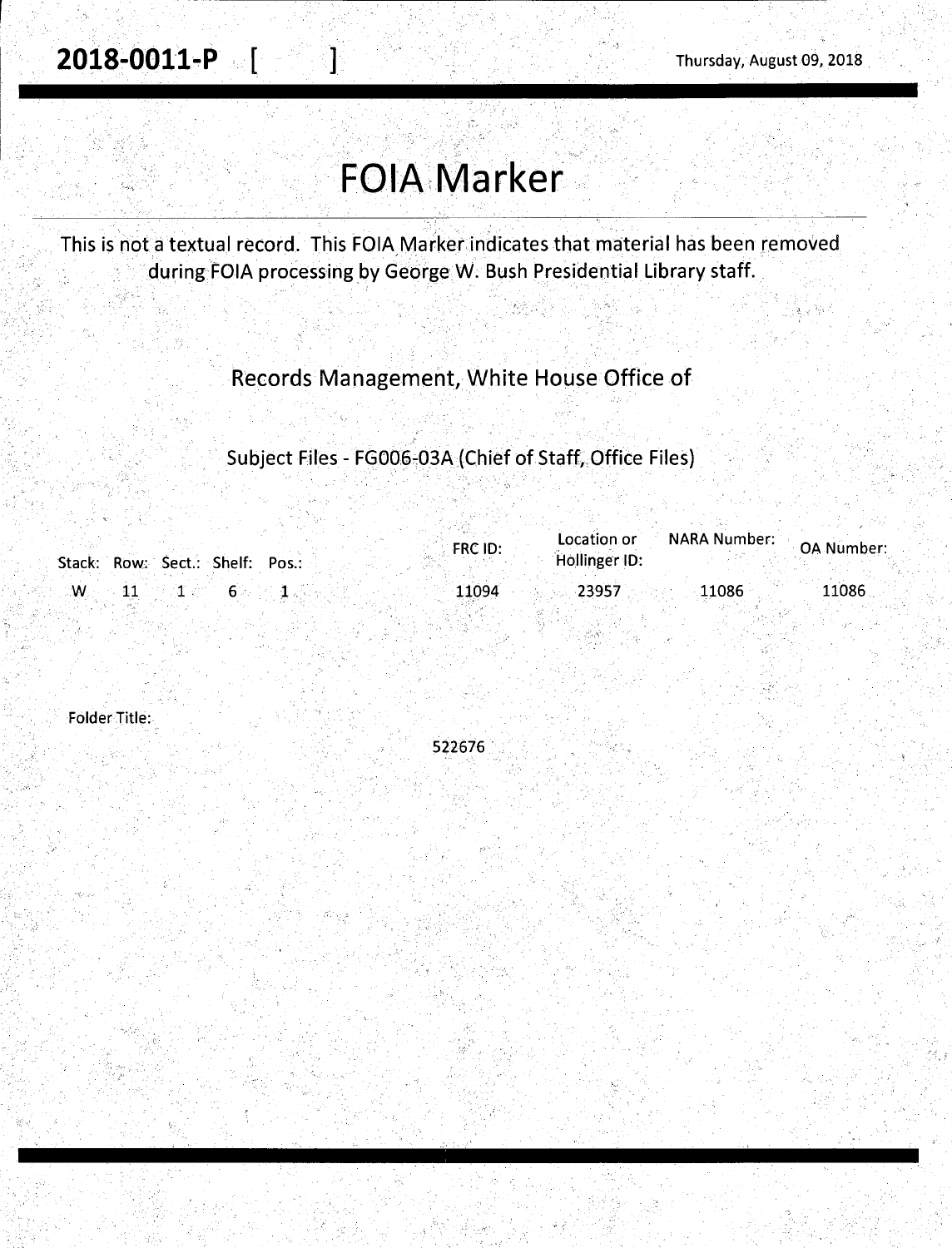# Withdrawn/Redacted Material. The George W. Bush Library

| <b>DOCUMENT</b><br><b>FORM</b><br>NO. | <b>SUBJECT/TITLE</b>                | <b>PAGES</b> | <b>RESTRICTION(S)</b><br><b>DATE</b> |
|---------------------------------------|-------------------------------------|--------------|--------------------------------------|
| 001<br>Memorandum                     | [Enron] - From: Alberto R. Gonzales |              | $04/29/2002$ P5;                     |
| 002<br>Memorandum                     | [Enron]                             |              | P5:<br>N.D.                          |
|                                       |                                     |              |                                      |

| <b>COLLECTION TITLE:</b><br>Records Management, White House Office of                                                                   |                                                                                                                                             |
|-----------------------------------------------------------------------------------------------------------------------------------------|---------------------------------------------------------------------------------------------------------------------------------------------|
| <b>SERIES:</b><br>Subject Files - FG006-03A (Chief of Staff, Office Files)                                                              |                                                                                                                                             |
| <b>FOLDER TITLE:</b><br>522676                                                                                                          |                                                                                                                                             |
| <b>FRC ID:</b><br>11094                                                                                                                 |                                                                                                                                             |
| <b>RESTRICTION CODES</b><br>Presidential Records Act - [44 U.S.C. 2204(a)]                                                              | Freedom of Information Act - [5 U.S.C. 552(b)]                                                                                              |
| P1 National Security Classified Information [(a)(1) of the PRA]<br>P2 Relating to the appointment to Federal office [(a)(2) of the PRA] | b(1) National security classified information [(b)(1) of the FOIA]<br>b(2) Release would disclose internal personnel rules and practices of |

- 
- P3 Release would violate a Federal statute  $[(a)(3)$  of the PRA].
- P4 Release would disclose trade secrets.or confidentiai commercial or financial information [(a)(4) of the PRA]
- PS Release would disclose confidential advice between the President and his.advisors; or between such advisors [a)(S) of the PRA)
- P6 Release would constitute a clearly unwarranted invasion of personal privacy  $[(a)(6)$  of the PRA]
- PRM. Personal record misfile defined in accordance with 44 U.S.C. 2201(3).

#### Deed of Gift Restrictions

- A. Closed by Executive Order 13526 governing access to national
- security information.
- B. Closed by statute or by the agency which qriginated the'document. C. Closed:in accordance with restrictions contained in donor's deed
- of gift;

b(2) Release would disclose internal personnel rules and practices of

I \

- an agency  $[(b)(2)$  of the FOIA] b(3) Release would violate a Federal statute [(b)(3) of the FOIA)
- b(4) Release would disclose trade secrets or confidential or financial information  $[(b)(4)$  of the FOIA]
- b(6) Release would constitute a clearly unwarranted invasion of personal privacy  $[(b)(6)$  of the FOIA $]$
- b(7) Release would disclose information compiled for law enforcement purposes [(b)(7) of the FOIA]
- b(8) Release would disclose information concerning the regulation of financial institutions [(b)(8) of the FOIA]
- b(9) Release would disclose geological or geophysical information concerning wells [(b)(9) of the FOIA]

Records Not Subject to FOIA

Court Sealed - The document is withheld under a court seal and is not subject to the Freedom of Information Act.

2018-0011-P Page I of l *This document was prepared on Monday, August 06, 2018*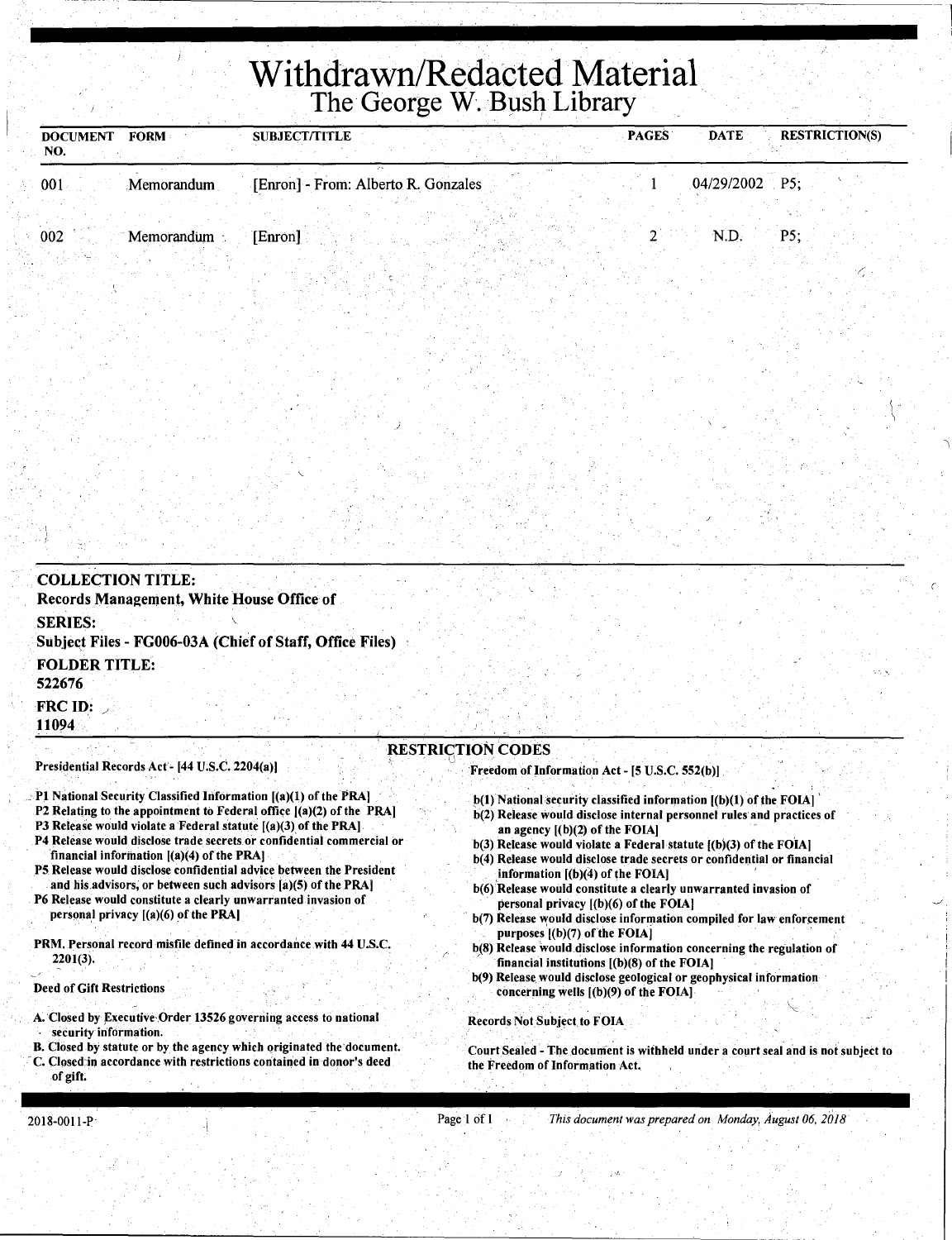### Withdrawal Marker The George W. Bush Library

| <b>FORM</b> | <b>SUBJECT/TITLE</b>                |  | <b>PAGES</b> | <b>DATE</b>    | <b>RESTRICTION(S):</b> |
|-------------|-------------------------------------|--|--------------|----------------|------------------------|
|             |                                     |  |              |                |                        |
| Memorandum  | [Enron] - From: Alberto R. Gonzales |  |              | 04/29/2002 P5: |                        |

### This marker identifies the original location of the withdrawn item listed above. For a complete list of items withdrawn from this folder, see the Withdrawal/Redaction Sheet at the front of the folder.

 $\langle \cdot \rangle$ 

| <b>COLLECTION:</b>                        |                                                          |                                              |  |  |
|-------------------------------------------|----------------------------------------------------------|----------------------------------------------|--|--|
| Records Management, White House Office of |                                                          |                                              |  |  |
| <b>SERIES:</b>                            | Subject Files - FG006-03A (Chief of Staff, Office Files) |                                              |  |  |
| <b>FOLDER TITLE:</b><br>522676            |                                                          |                                              |  |  |
| FRC ID:<br>11094                          |                                                          | <b>FOIA IDs and Segments:</b><br>2018-0011-P |  |  |
| OA Num.:<br>11086                         |                                                          |                                              |  |  |
| <b>NARA Num.:</b><br>11086                |                                                          |                                              |  |  |
|                                           |                                                          |                                              |  |  |

#### RESTRICTION CODES

Presidential Records Act- (44 U.S.C. 2204(a))

Pl National Security Classified Information [(a)(l) of the PRA)

- P2 Relating to the appointment to Federal office [(a)(2) of the PRA)
- ' P3 Release would violate a Federal statute [(a)(3) of the PRA)
- P4 Release would disclose trade secrets or confidential commercial or. financiai information [(a)(4) of the PRA)
- PS Release would disclose confidential advice between the President and his advisors, or between such advisors [a)(S) of the PRA)
- P6 Release would constitute a clearly unwarranted invasion of personal privacy [(a)(6) of the PRA)

PRM. Personal record misfile defined in accordance with 44 U.S.C. 2201(3).

Deed of Gift Restrictions

 $\vert$ 

(

- A. Closed by Executive Order 13526 governing access to.national security information.
- B. Closed by statute or by the agency which originated the document. C. Closed in accordance with restrictions contained in donor's deed
- of gift.
- Freedom of Information Act [5 U.S.C. 552(b)]
- b(l) National security classified information ((b)(l) of the FOlA)
- b(2) Release would disclose internal personnel rules and practices of an agency [(b)(2) of the FOlA)
- b(3) Release would violate a Federal statute [(b)(3) of the FOIA)
- b(4) Release would disclose trade secrets or confidential or financial information [(b)(4) of the FOlA)
- b(6) Release would constitute a clearly unwarranted invasion of personal privacy [(b)(6) of the FOlA)
- b(7) Release would disclose information compiled for law enforcement purposes [(b)(7) of the FOlA)
- b(S) Release would disclose information concerning the regulation of financial institutions [(b)(S) of the FOIA)
- b(9) Release would disclose geological or geophysical information concerningwells [(b)(9) of the FOIA)

Records Not Subject to FOIA

Court Sealed - The document is withheld under a court seal and is not subject to the Freedom of Information Act.

I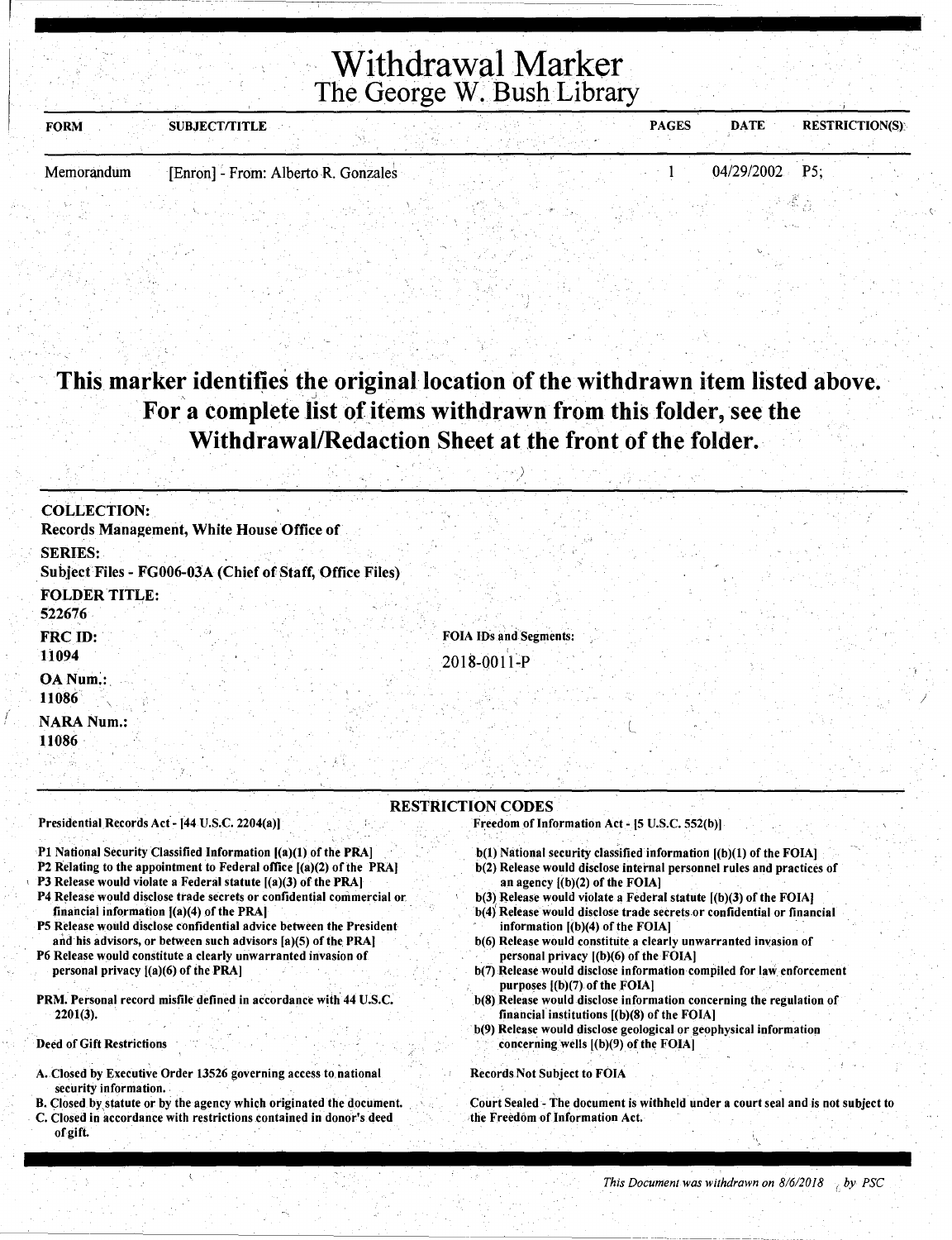## Withdrawal Marker The George W. Bush Library

| <b>FORM</b> | <b>SUBJECT/TITLE</b> |  | <b>PAGES</b> | <b>RESTRICTION(S)</b><br><b>DATE</b> |
|-------------|----------------------|--|--------------|--------------------------------------|
|             |                      |  |              |                                      |

Memorandum [Enron] 2 N.D. P5;, ·

### This marker identifies the original location of the withdrawn item listed above. For a complete list of items withdrawn from this folder, see the Withdrawal/Redaction Sheet at the front of the folder.

| <b>COLLECTION:</b>                                                                                                   |                                                                                                                                                 |
|----------------------------------------------------------------------------------------------------------------------|-------------------------------------------------------------------------------------------------------------------------------------------------|
| Records Management, White House Office of                                                                            |                                                                                                                                                 |
| <b>SERIES:</b>                                                                                                       |                                                                                                                                                 |
| Subject Files - FG006-03A (Chief of Staff, Office Files)                                                             |                                                                                                                                                 |
| <b>FOLDER TITLE:</b>                                                                                                 |                                                                                                                                                 |
| 522676                                                                                                               |                                                                                                                                                 |
| FRC ID:                                                                                                              | <b>FOIA IDs and Segments:</b>                                                                                                                   |
| 11094                                                                                                                | 2018-0011-P                                                                                                                                     |
| OA Num.:                                                                                                             |                                                                                                                                                 |
| 11086                                                                                                                |                                                                                                                                                 |
| <b>NARA Num.:</b>                                                                                                    |                                                                                                                                                 |
| 11086                                                                                                                |                                                                                                                                                 |
|                                                                                                                      |                                                                                                                                                 |
|                                                                                                                      |                                                                                                                                                 |
|                                                                                                                      | <b>RESTRICTION CODES</b>                                                                                                                        |
| Presidential Records Act - [44 U.S.C. 2204(a)]                                                                       | Freedom of Information Act - [5 U.S.C. 552(b)]                                                                                                  |
| P1 National Security Classified Information [(a)(1) of the PRA]                                                      | $b(1)$ National security classified information $(a)(1)$ of the FOIA.                                                                           |
| P2 Relating to the appointment to Federal office $[(a)(2)$ of the PRA]                                               | b(2) Release would disclose internal personnel rules and practices of                                                                           |
| P3 Release would violate a Federal statute $(a)(3)$ of the PRA                                                       | an agency $[(b)(2)$ of the FOIA]                                                                                                                |
| P4 Release would disclose trade secrets or confidential commercial or<br>financial information $[(a)(4)$ of the PRA] | $b(3)$ Release would violate a Federal statute $[(b)(3)$ of the FOIA]<br>b(4) Release would disclose trade secrets or confidential or financial |
| <b>DE</b> Dalagra would disclose confidential advise between the Ducsident                                           | information [/L\//\ of the FATA]                                                                                                                |

- P5 Release would disclose confidential advice between the President and his advisors, or between such advisors  $[a](5)$  of the PRA] P6 Release would constitute a clearly unwarranted invasion of
- personal privacy [(a)(6) of the PRA]
- PRM. Personal record misfile defined in accordance with 44 U.S.C. 2201(3).

Deed of Gift Restrictions

- A. Closed.by Executive Order 13526 governing access to national security information;
- B. Closed by statute or by the agency which originated the document. C. Closed in accordance with restrictions contained in.donor's deed of gift.
- information  $[(b)(4)$  of the FOIA]
- . b(6) Release would constitute a clearly unwarranted invasion of personal privacy [(b)(6) of the FOIA] \
- b(7) Release would disclose information compiled for law enforcement purposes [(b)(7) of the FOIA]
- b(8) Release would disclose information concerning the regulation of financial institutions  $[(b)(8)$  of the FOIA]
- b(9) Release would disclose geological or geophysical information concerning wells [(b)(9) of the FOIA]

Records Not Subject to FOIA :

Court Sealed - The document is withheld under a court seal and is not subject to the Freedom of Information Act.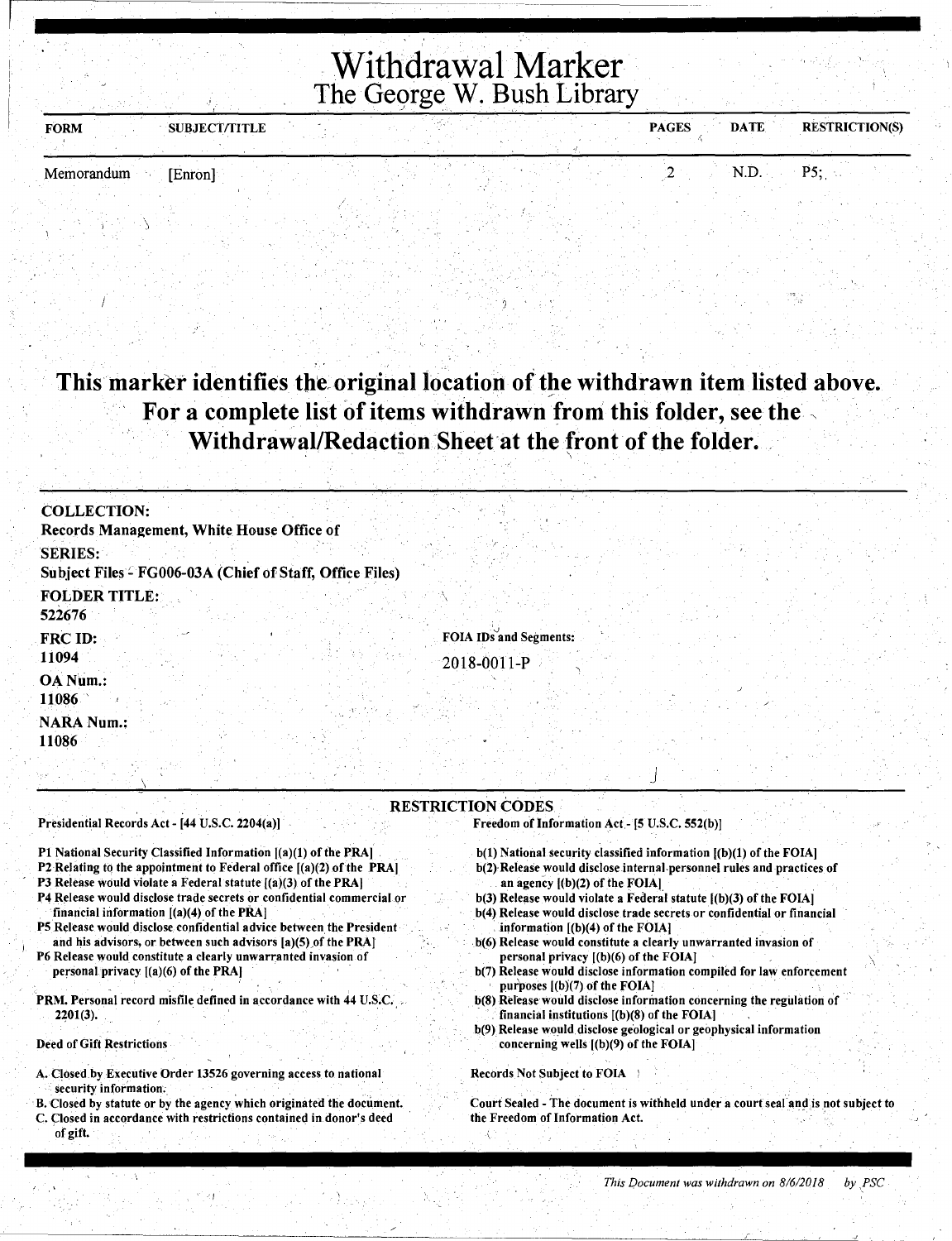#### **THE WHITE HOUSE**

#### WASHINGTON

THE CHIEF OF STAFF

April 29, 2002

 $\overline{100}$  Dear Chairman Lieberman:  $\overline{100}$  SEEN  $\overline{400}$ 

Thank you for your letter of April 24, 2002, which seeks additional information concerning our efforts to respond to the Committee's March 27, 2002 letter of request to White House Chief of Staff Andrew Card. I appreciate the opportunity to clarify our plans for compliance with the Committee's request.

At the conclusion of the staff-level meeting, we agreed to furnish the Committee with a Jetter stating our position on the Committee's request and our intentions with respect to response. That letter was sent to you on April 19, 2002. We did not understand that we were to provide a fixed timeframe for response, nor did we believe that the Committee was expecting to receive a statement of intention to withhold specific responsive information. Because the scope and content of the efforts that will ultimately be necessary to satisfy the Committee's needs remain somewhat uncertain, and because we do not yet know what, if any, responsive infonnation we have, we are not in a position to estimate with confidence response dates or to take positions with respect to the disclosure of specific items of infonnation.

That said, I am pleased to share with you infonnation concerning the efforts we are making to identify information the Committee has requested. Our work is already underway. We have made an initial request for information to all Assistants to the President, all Deputy Assistants to the President, and all Special Assistants to the President throughout the White House, regardless of the office in which they work. In addition, we have requested information from appropriate officials of the Office of the Vice President, the Council on Environmental Quality, the Council of Economic Advisers, the Office of Management and Budget, and the Office of the United States Trade Representative. We expect to receive responses to this initial request by May 10, 2002. Once we have had the opportunity to review the initial responses, we will be able to determine what further steps, if any, may be necessary to obtain additional helpful information. We will then follow up and gather additional information as appropriate. In general, we anticipate that the process of making follow-up requests and receiving the necessary responses will likely take approximately 3-4 weeks. We therefore hope to furnish responsive information to the Committee by early to mid-June.

While we have expressed concerns to you with respect to your requests for infonnation relating to the presidential appointment process and the NEPDG, we are not taking any categorical position at this time with respect to infonnation that might fall within those categories. We expect to communicate with you further concerning those requests and hope to receive further guidance. In particular, it might assist us in arriving at a constructive and helpful accommodation if the Committee would identify particular appointments on which we might *)*  focus our efforts. In addition, if the Committee believes it has a factual predicate for believing that the work of the NEPDG could shed any light on whether the government operated in an